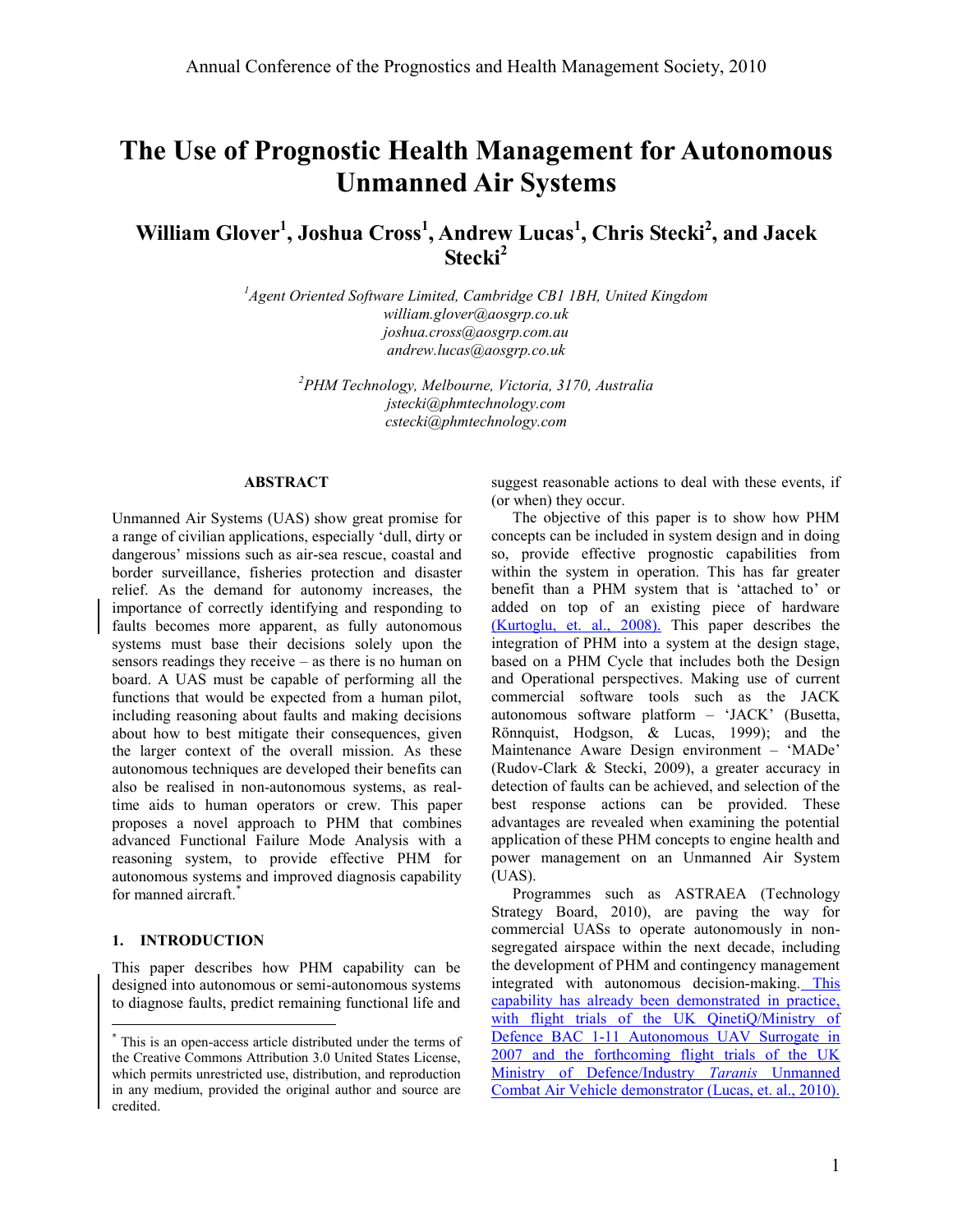## **2. THE "PHM CYCLE"**

The authors propose a PHM Cycle that is divided into two parts covering the design and operation of the system (See Figure 1).

The Design Cycle applies multiple iterations of risk analysis techniques, failure mode prediction, and identification of responding actions to achieve an appropriate level of functional fault coverage. The outcome of this is a knowledge base, which can then be applied to a system in operation. The Operational Cycle describes the PHM process when the system is put into operation. It describes how information about faults is gathered, assessed and presented to the end user, or addressed by the autonomous system.

By structuring the PHM design process appropriately, data from the Operational Cycle can be fed back and incorporated into the Design Cycle, yielding continuous improvement in future upgrades or revisions.

#### **2.1 The PHM Design Cycle**

#### **2.1.1 System Design**

The Design Cycle begins with the specification of the system to be built, which is modelled as a functional block diagram. MADe, a software tool, enables an engineer to create functional models from the initial requirements and specifications of the system. The models make use of generic components or subsystems provided by MADe. These can subsequently be augmented or modified with specific data as the design matures.



Figure 1, PHM Cycle

#### **2.1.2 Risk Analysis and Determination of Functional Failure Modes**

The first requirement of the risk analysis is to identify the possible Functional Failure Modes (FFMs) for the system and to understand their dependency flows throughout the system. FFMs are the result of specific underlying physical failures triggered by design, manufacturing, environmental, and maintenance causes. Such causes can initiate failure mechanisms (e.g. fatigue) that lead to a fault (e.g. fracture).

Often systems are designed and the PHM analysis focuses on component failures, i.e., the characteristics of these physical failures, rather than their impact on the functionality of the system.

MADe automates the generation of the dependency mapping required to determine end effects within the system or systems. It generates a database of specific system responses to each FFM, linked automatically to physical causes or mechanisms of failures and faults. The availability of such information is a key requirement for designing, developing, verifying and validating PHM system design.

The outputs of the risk analysis process are usually captured in a Failure Modes and Effects Analysis (FMEA). To ensure the consistency and accuracy of the system model and to optimise its extensibility to other<br>applications, MADe failure concepts (cause, applications, MADe failure concepts (cause, mechanism, fault & failure modes) are generated in a standardised taxonomy. Once the FMEA is available, the criticality of each FFM is established taking into consideration each specific failure and its "propagation paths" (the consequence of failure on the functional performance of the system). MADe"s output of this process is the Failure Modes Effects and Criticality Analysis (FMECA).

Further assessment of the risk is obtained by carrying out reliability analysis. Conventional reliability analysis is performed on the basis of the expected Mean Time Between Failure (MTBF) of hardware components (as provided by manufacturers or on the basis of published MTBF standards). However PHM requires, in addition to hardware reliability assessment, an assessment of the reliability of specific functional outputs in the system – "functional reliability". Using the functional model as the basis, MADe provides the user with both hardware (component) and functional reliability assessments that provide the data for availability and maintainability assessments.

At the end of the risk assessment process, the user has knowledge of:

- what the causes of failures are;
- how the system can fail;
- how critical each failure is;
- what the interaction between failures is; and,
- what the expected functional and hardware reliability of the system is.

This data allows MADe to identify the required set of sensors to provide appropriate coverage of critical faults and FFMs. MADe uses the FMECA data to both determine the key FFMs that require diagnostic coverage and to validate the testability of the sensor set.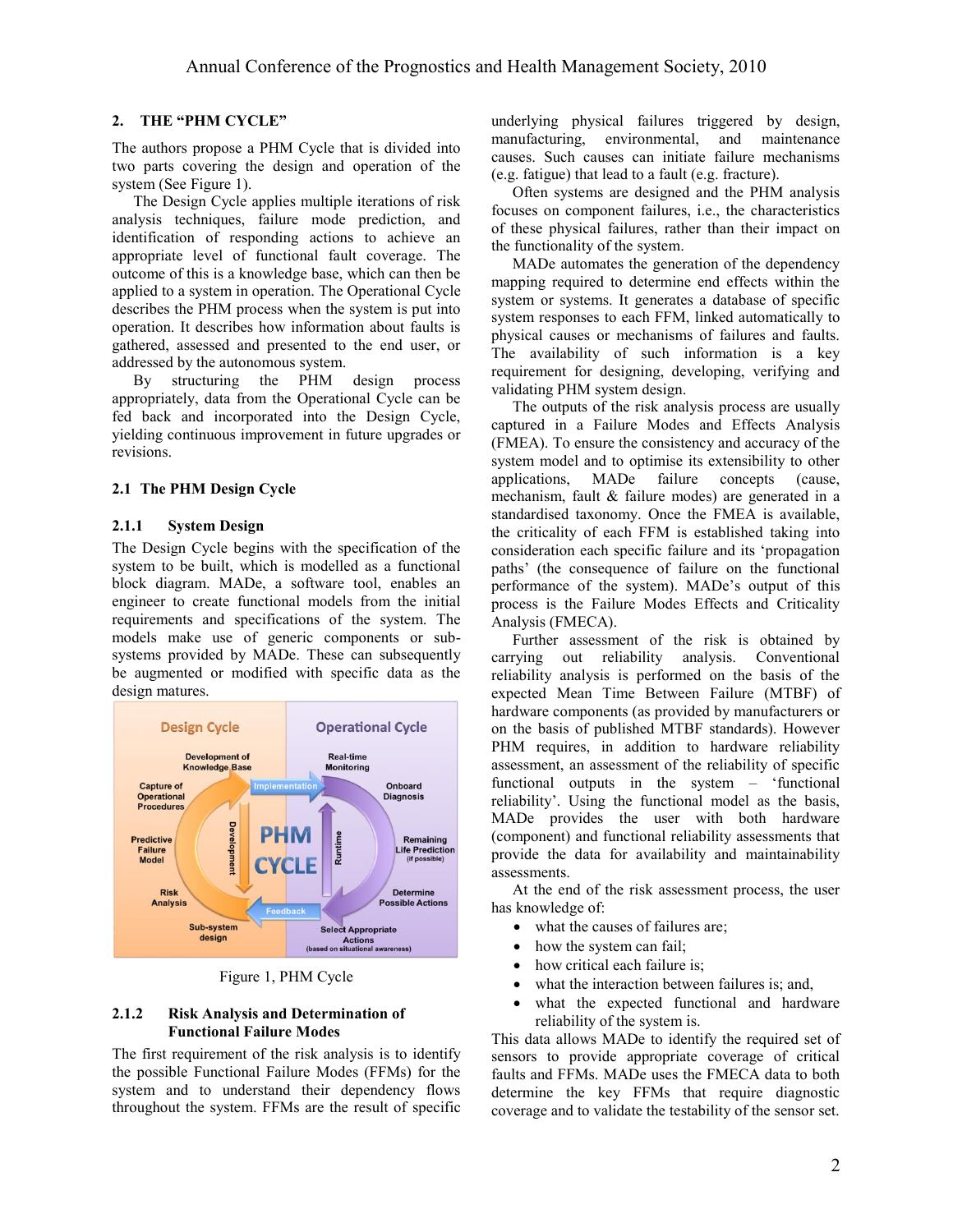Although 100% coverage of faults is always preferable, it is not necessarily achievable due to factors including the cost and weight of the sensors, the practicality of the required sensors (physical dimensions, accessibility), and their reliability. Some of the failure modes may have degrees of criticality that are below the level of concern and thus they could be excluded from further analysis.

MADe provides the user with an automated "sensor set design' function and the capability to conduct trade studies of the sensor sets based on user defined parameters (cost, weight, coverage, etc.). The sensor sets generated by MADe and dependencies analysis provide the basis for the design diagnostic rules needed to determine each failure mode. By applying this automated approach the engineer can select the best possible arrangement of sensors for the given constraints, providing the highest practical level of fault coverage achievable.

If 100% fault coverage is not achieved by the set of diagnostic sensors, i.e. if ambiguity groups are present (the same system dependency response for different failure modes), these must be resolved. This can be achieved by identifying the most likely fault by correlating the sensor readings with reliability data, the criticality of components and knowledge of the failure dependencies.

The system designer must be aware of the potential implications of any unresolved ambiguities. These ambiguities will directly impact upon the ability of the PHM function to take the best remedial action – if it is unable to identify the correct failure mode then it is unlikely to respond correctly. As such, the designer should, possibly during subsequent design iterations, attempt to remove these ambiguities wherever possible or have contingencies built into the responses to handle their occurrence.

One other source of potential error is inaccurate sensor readings, which will invalidate the diagnostic rules. One example of an in-flight sensor error is highlighted in the loss of the B2 on take-off at Guam (Anon 2008), where the pitot static system generated erroneous airspeed readings. One approach to solve this is multiple redundant sensors that provide a means for resolving difference (e.g. by "voting"). The authors are looking at using deliberative reasoning techniques to complement this approach. For example a pilot will often feel the extension of the flaps on the motion of the aircraft, and so detect if they extended or not – he or she reasons that there is an inconsistency in the aircraft and then looks for the cause. In a similar manner it is proposed that intelligent pre-processing of the incoming PHM data can offer a similar degree of redundancy.

## **2.1.3 Predictive Failure Model Development**

A failure model should be produced that describes for each fault (or possible fault): how the fault will propagate through the system; other induced faults; and the length of time it will take to propagate. This may require further modelling of the system"s subcomponents and physical parts. The failure models will be based upon knowledge of existing parts, including autopsies from previous failures and individual part tests and evaluations. These failure models can come from a range of techniques and tools. MADe has the role of bringing these together in a form of a coherent summary, relating symptoms to functional faults and the physical causes.

The length of time it takes for a fault to propagate is vital information for choosing the best actions to mitigate the fault. If a failure is instantaneous (e.g., a fan blade failure due to catastrophic Foreign Object Damage (FOD)) then immediate action will be required, otherwise there could be some time to perform other actions to slow down the progress of the fault or mitigate its consequences (e.g., compressor blade damage from a bird strike leading to high-cycle fatigue failure, reducing engine speed will reduce the rate of crack propagation).

Potentially, different failures and failure modes may be identified rapidly in succession, leading to a significant number existing concurrently. In this case, the PHM function will have to reduce the scope of its model and only consider failures that are imminent or critical.

## **2.1.4 Capture of Operational Procedures**

With the possible FFM identified, the sensors chosen and the rules for identifying these failures deduced, the action (or actions) required for each failure must be determined. Traditionally these recommended actions have been captured in a textual form such as an operational handbook and checklist. However this relies on the user having the time to look up these actions or memorise them and then have the situational awareness to apply them appropriately. By determining the actions required for each FFM the user can be prompted with such actions, rather than relying on a manual or being left to identify and follow a check list.

Autonomous systems must be able to make their own decisions and thus cannot rely on user input or paper manuals. In semi-autonomous systems recommendations must be passed to higher-level decision-making systems, whether these are human or machine. In both cases, these require the action sets to be known to the system in order for it to make or aid in the decision making process.

The level of autonomy of a UAS subsystem can be described by the Pilot Authority and Control of Tasks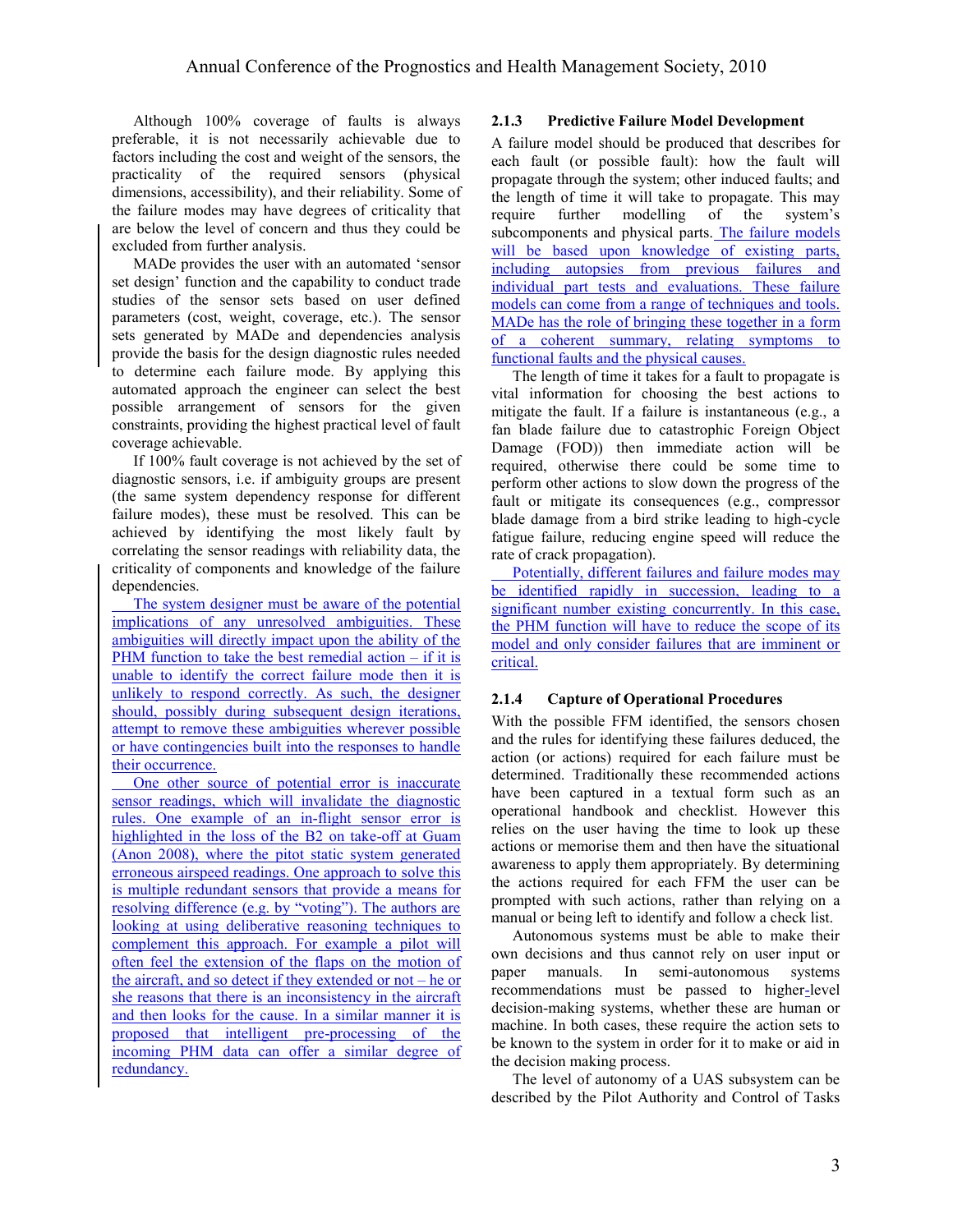(PACT) Taxonomy (Taylor, Abdi, Drury, & Bonner, 2001) which was developed as part of the UK MoD"s Cognitive Cockpit (COGPit) Programme. This taxonomy is shown in [Figure 2](#page-3-0) and describes the contract between the pilot and autonomous subsystems. With a high PACT Level the autonomous systems have more control over decision-making and the pilot has less workload. Conversely at lower PACT levels the autonomous decision-making systems can only give advice and the pilot remains in full control of the vehicle. This is a model of how intelligent PHM could be used in an autonomous system or for decision support in a non-autonomous system.



<span id="page-3-0"></span>Figure 2, PACT Levels of Autonomy

PHM requires reasoning about actions in rapidly changing environments, as such it is inappropriate to use conventional expert systems, which are not suited to time varying (non-monotonic) domains and lack a sophisticated knowledge representation. This has led to work on reasoning about actions, and theories of agency (Bratman, 1987). Architectures such as the Beliefs, Desires, Intentions (BDI) model have been developed to deal with these kinds of situations. (Rao & Georgeff, 1991).

BDI agents were first implemented in PRS (Procedural Reasoning System) as a system for automating and controlling spacecraft systems, in particular, the handling of malfunctions in the Reaction Control System (RCS) of NASA"s space shuttle (Georgeff & Ingrand, 1989) and (Ingrand, Georgeff and Rao, 1992). PRS was used because of its ability to reason about and perform complex tasks in a flexible and robust manner, somewhat like a human assistant. PRS used goal-directed reasoning whilst remaining reactive to unanticipated changes in its environment.

Continuing the PRS lineage of BDI systems are dMARS and JACK (Busetta, Rönnquist, Hodgson, & Lucas, 1999) which are distinguished by their intuitive, SME-Subject Matter Expert (SME)-friendly representation language compared to alternative systems, which can be tedious to build and difficult for SMEs to understand.

#### **2.1.5 Develop Knowledge Base**

The knowledge base developed during the PHM Design Cycle includes:

- a rule base for performing diagnostics and identifying the FFM or the underlying cause;
- a predicted failure model; and,
- a set of actions corresponding to each fault.

The knowledge base should be designed in such a way that a decision-making system such as a BDI agent can reason about it. If possible, the actions should provide complete coverage of all identifiable faults, and give all possible responses (or actions to be taken) for the identified fault. If not, then probabilistic methods, such as Bayesian techniques, may be required to distinguish between the modes.

## **2.2 The PHM Operational Cycle**

Once the Design Cycle has been completed and the PHM system contains a sufficient level of coverage the system, along with the knowledge base developed, can be put into use.

#### **2.2.1 Real-time Monitoring**

In operation, the PHM function will receive signals from each of the sensors located in the system or its subcomponents. These signals will be constantly monitored, as in conventional systems, so that signal levels that are outside the normal range are detected as anomalies. This differs from conventional approaches as instead of giving a simple warning the anomalies are passed to an onboard diagnostic unit that can provide a response appropriate in the current circumstances, and also show how to reduce or mitigate the identified fault's effects.

## **2.2.2 Onboard Diagnostics**

The onboard diagnostic unit will make use of the knowledge base developed in the Design Cycle to associate the anomaly or anomalies with a particular FFM. The knowledge base can also provide enough information to identify or predict which physical parts or failure mechanisms are responsible for the failure. If the sensor readings are not sufficient, the diagnostic unit should once again examine reliability data, criticality, and dependencies to determine the FFM.

## **2.2.3 Failure Prediction**

Once the particular FFM has been identified, the PHM system must predict the remaining life associated with that failure. The failure models (contained in the knowledge base) for the subcomponents or parts identified to have failed, will be analysed in order to determine what time constraints are involved and how the failure will develop.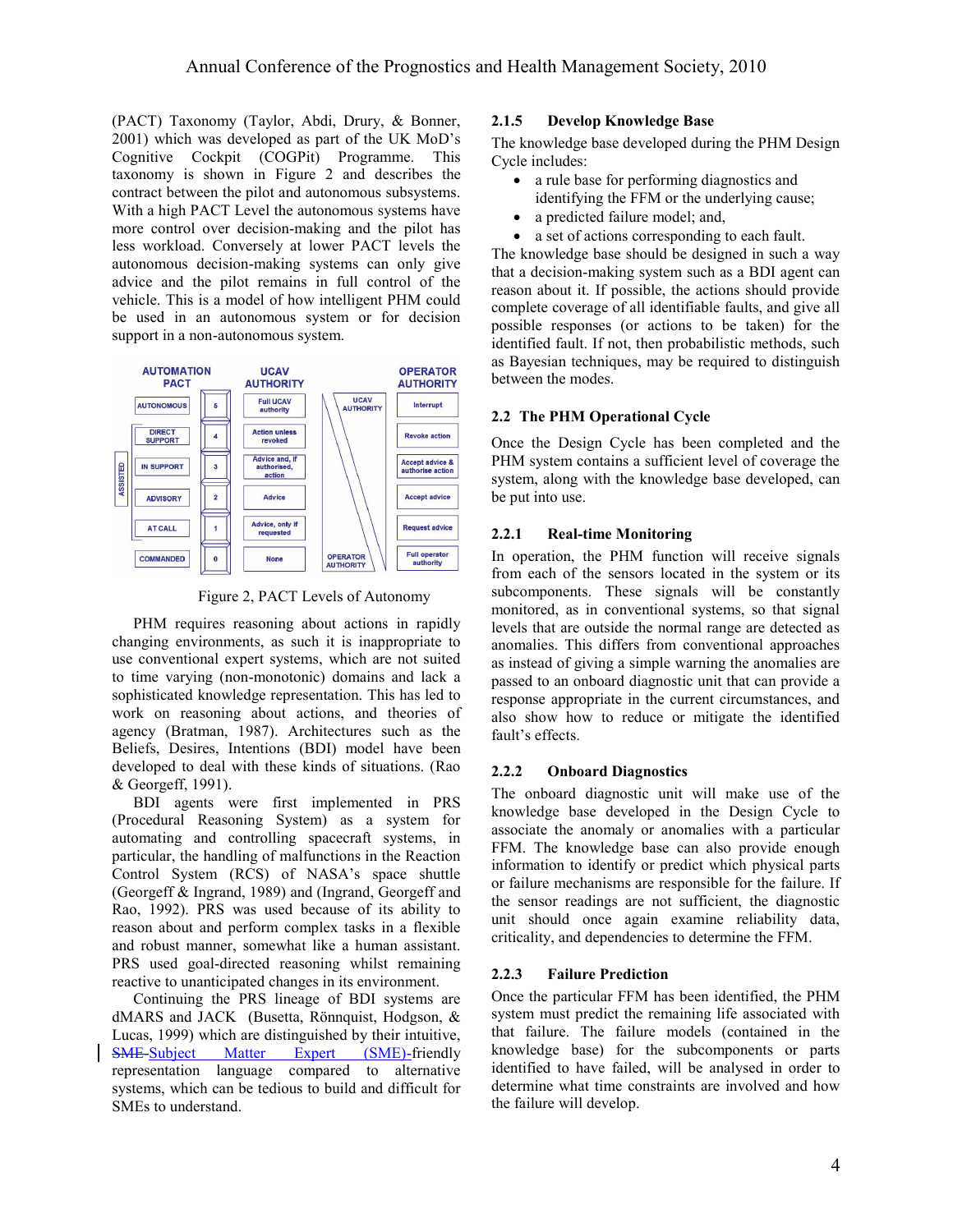#### **2.2.4 Action Determination**

The PHM system now has all the information it needs to make an informed decision about which actions it should take (in the case of an autonomous system), or recommend. It now has at its disposal:

- the sensor readings perceived to be anomalous;
- the functional fault this corresponds to;
- the physical defect or failure likely to have caused this fault; and
- a model of how the system will continue to fail, including the estimated time before further failures occur.

From this information the PHM function will select the actions that it perceives to be the best for the given situation.

When deployed, the PHM function would not select the final action to be performed. Instead it would pass the appropriate alternatives to a higher-level decisionmaking system or human user who, in turn, would make this selection and initiate the associated action. This is due to the PHM function not necessarily having complete knowledge of the situational context surrounding the system's operation.

For example the PHM function might manage the power systems (i.e., the engine, drive trains, etc.) but this is only one element of the overall vehicle. As in [Figure 3](#page-4-0) the PHM and Power Management forms part of a delegated autonomy architecture in an autonomous system, such as an unmanned air vehicle (UAV) or unmanned underwater vehicle (UUV). However the human overseer always remains in the position of ultimate management responsibility.



Figure 3 - Delegated autonomy architecture

<span id="page-4-0"></span>Hence the two systems work together to take appropriate action in response to a functional fault being detected.

The PHM function will be aware of the current requirements of the system it is managing (i.e. how much power is needed), as well as theits current health of the system  $(i.e., if any previous problems have been$ identifiedoccurred). It will not know how critical this power level isthese requirements are with respect to the overall task it's performing-being performed by the vehicle it is attached to. This is to separate the PHM from the higher-level reasoning. The PHM function should only respond to what is required of it and if it cannot meet these requirements it should inform the high-level decision maker.

It is the responsibility of the high-level decision maker to evaluate the mission or task, as it is in the best position to make such a decision. It can then feed new requirements to the PHM function.

## **3. EXAMPLE: POWER MANAGEMENT ON A UAV**

Consider a UAS in flight, the autonomous software must be able to handle faults when they occur with equivalent or better levels of competence than a human pilot if the UAS is to achieve civil certification. The faults identified may require actions to be taken to avert danger and could cause the mission to be altered or abandoned.

The following scenario assumes a twin Rolls-Royce C250 engine UAS that has a PHM power management system including a knowledge base covering faults that can occur within these engines.

## **3.1 Design**

The system would be designed as per the above Design Cycle description.

1. A model is created of the engines, including the interactions between the critical internal components.

2. A risk analysis is performed determining the various ways the engine can fail. The sensor types and locations are chosen and rules identified that connect the various sensor readings to FFMs. Data would be included from previous applications of that engine type or similar engines, such as maintenance logs, failure rates, and results of examinations performed on previously failed engines. The reliability and criticality date obtained would be used to aid in determining the physical cause of the failure.

3. The reliability data is also used to aid in the creation of the failure models.

4. The action set is created taking into account all of the possible actions that can be done to the engine. These may include increasing or decreasing the thrust or shutting down the engine completely.

5. The knowledge base is created and ready to be inserted into the PHM function on the UAS.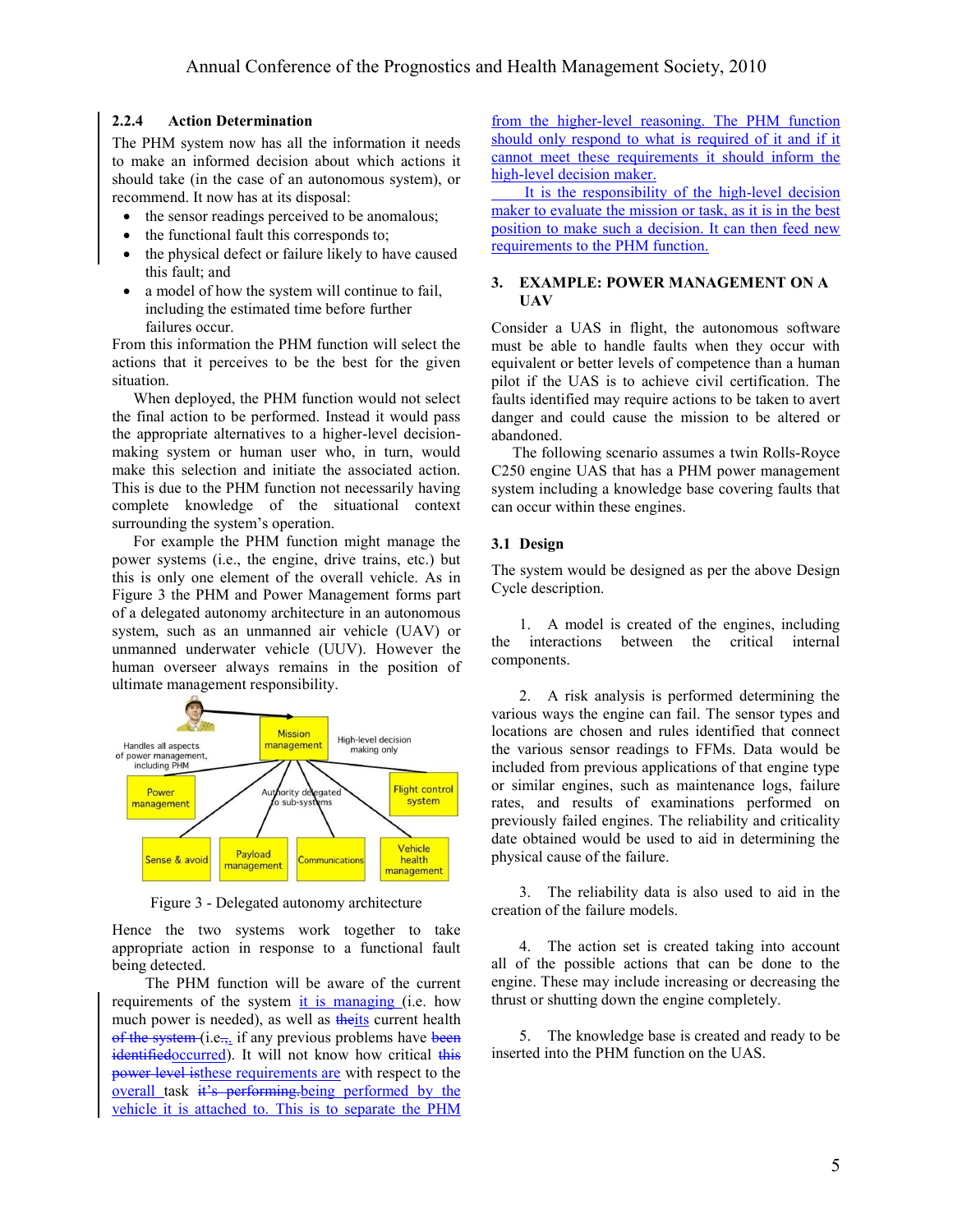## **3.2 Operation**

Consider the scenario of the UAS performing a search and rescue mission. During the operation a bearing within an oil pump on one of the two engines begins to suffer from too much wear.

The PHM system would monitor the engine sensors, detect any anomalies, and determine if these are significant (e.g., not just a spike due to a power on/off transition). The FFM would be detected by a sensor as a loss of oil pressure within that engine which, when compared to the rules generated by the MADe tool (contained within the knowledge base) would indicate a pump failure. By examining the failure probability of each component within the pump, the level of functionality lost, and the rate which functionality is decreasing, the power management system would recognise that the cause is likely to be bearing failure.

Analysis of the failure model for bearing wear failure will give the probable lead-on effects of this failure mechanism. The system would then examine the possible actions to overcome this failure which may include:

- shutting the engine down immediately;
- reducing thrust to 60% before continuing operation for up to 2 hours;
- reducing thrust to  $30\%$  for  $4<sub>hrs4</sub>$  hours; and,
- other combinations.

The PHM system would then assess these actions, based upon the following situational information:

- The current power requirement is that both engines need to operate at 30% thrust for 2 Hourshours;
- Due to a fault that occurred earlier, the second engine has already been shut down; and,
- The remaining engine is currently running at 80% thrust to compensate.

For the given situation the PHM would recommend the following actions:

1. Turn on the second engine, and operate both engines at 30%, possibly damaging the second engine further;

2. Leave second engine shutdown, and reduce thrust as much as possible, however it must be at least 60% to meet the power requirements;

3. Abort or alter the mission since the power requirements cannot be met; or,

4. Reduce thrust to 70% and see if the oil pressure returns to nominal level. If it does, continue with the engine power at that level, otherwise reduce further. An example of a JACK graphical plan that implements this is shown in Figure 4. This shows how after reducing thrust the oil pressure will be monitored for some time to see if the problem is mitigated (the *wait for* block). If it is not then the thrust is reduced further. If the problem gets worse, then the engine is shutdown. If the problem is mitigated, the *maintain* block will keep monitoring the problem to make sure it doesn"t get worse some time in the future.

Upon receiving these possible actions, the higherlevel decision-making software can determine if the mission is important enough to continue (at the risk of further failure) or if it can be altered. Instead of being overloaded with multiple options, or receiving insufficient information from multiple simple warnings, the autonomous system will receive a set of possible actions that are succinct and meaningful. From this set it can choose the best action for the given situation.



Figure 4 - An example JACK plan that handles an engine fault

#### **4. POTENTIAL BENEFITS**

Functional FMECA analysis ensures that functional failures are identified, unlike ad-hoc FMECA analysis, which often mixes functional and physical failures. The FMECA generated by MADe minimizes ambiguity between failure modes where possible by ensuring the optimum combination of sensors, including sensor types, quantities and locations. When this FMECA is combined with existing diagnostic techniques (including probabilistic methods), there is a higher success rate in accurately identifying the FFM and the failure mechanism.

If a predicted remaining life model is available this can then be applied to assist with corrective action, as it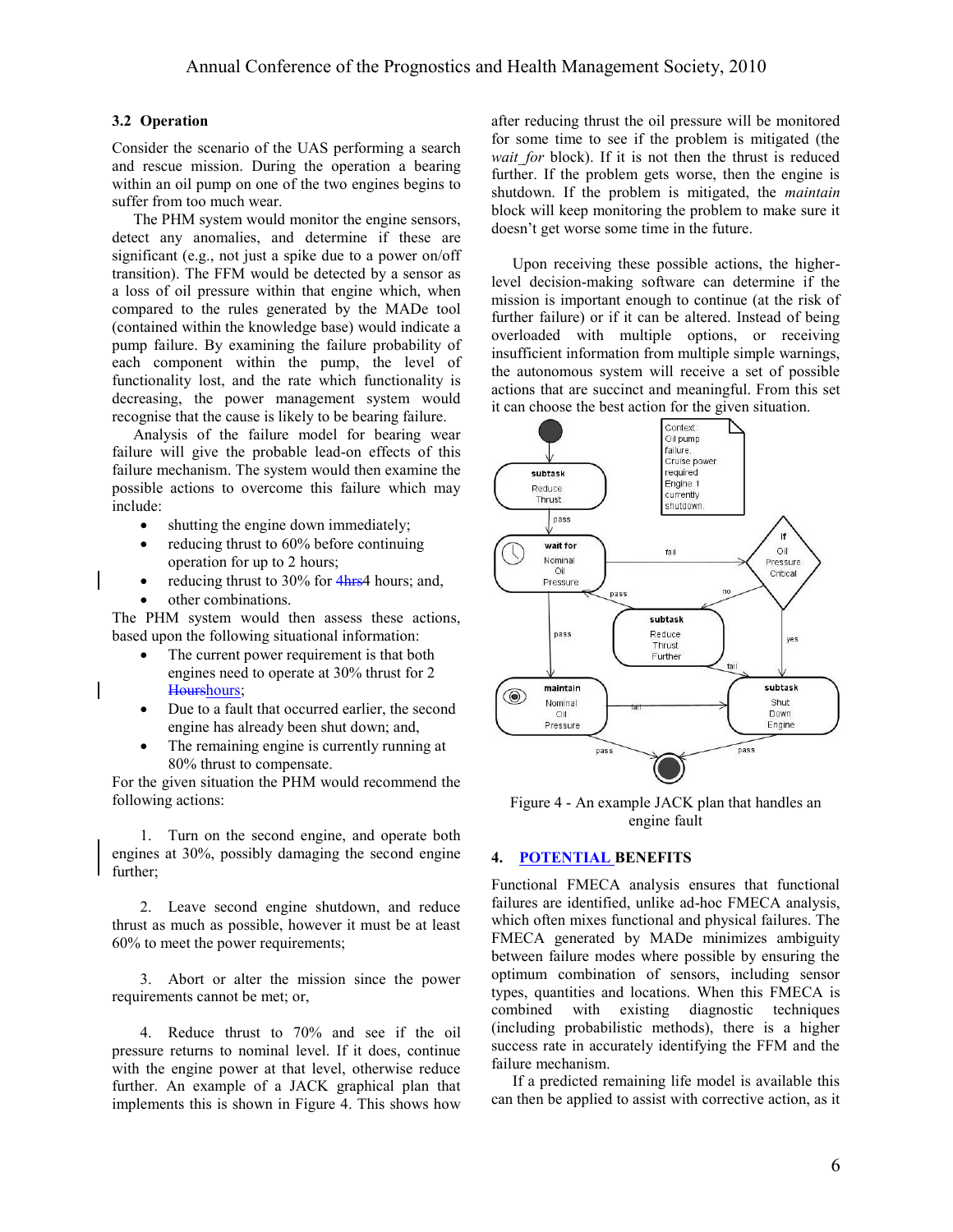allows for decisions to be made based on what is likely to occur rather than purely on what has occurred.

Having identified the functional failure modes and determined their criticality, reasoning techniques can be applied to determine a set of actions that are feasible for the given situation. This provides a greater level of awareness than a warning light. Normally a human would have to determine the appropriate action on their own based on the information available (warning lights, error codes, vibrations, etc.). However, if the human (or a decision-making system), receives incorrect or incomplete information then they may take an unnecessarily cautious approach and shut the engine down, or may continue the current operation failing to take any remedial action. Both of these circumstances can lead to catastrophic consequences, as illustrated by the following examples.

The consequence of incorrect diagnosis of a fault is dramatically illustrated by the loss of British Midland flight 92 (Anon 1989). After an engine fault the aircrew used incorrect assumptions about the symptoms of failure and mis-diagnosed engine no. 2 as failing. A proper review to check the instruments and review decisions may have exposed the error, however the crew was already overloaded with other tasks and didn"t complete this process. An intelligent PHM system would have been able to analyse the malfunction without distraction, offer advice on the correct engine to shut down, or alert the pilots if the wrong action was taken.

Another example is the loss of a Northrop Grumman B2 stealth bomber (Anon 2008). A common point of failure existed for airspeed measurement that caused the Flight Management System (FMS) to stall the aircraft on take-off. A more sophisticated reasoning process would have noticed the airspeed as being anomalous and used other sources of information, such as GPS-derived speed. This would have highlighted the readings given by the airspeed sensor as potentially invalid and could possibly have averted this accident.

The PHM function described can potentially avoid disasters such as these by offering superior detection, diagnosis and procedures that increase the likelihood of the best actions being taken.

Often an overly sensitive failure detection system can cause "false positive" warnings, i.e., generating an alert for a non-existent fault. This problem is highlighted in a recent Flight International magazine article (Anon 2010) on the introduction of a newgeneration airliner with sophisticated fault detection and alert systems. One airline experienced a plethora of system nuisance warnings, which: "are driving down technical dispatch (reliability)". Another operator reported: "What we are grappling with are algorithms for failure detection, which not only detects a failure but also acts upon it. Unfortunately this can lead to a

perfectly healthy system being shut down or [a no-go fault warning] for a problem that was minor enough to have been deferred."

The PHM function proposed in this paper aims to eliminate this problem by applying reasoning, equivalent to that of a human crew. The reasoning system is able assess the sensor readings and determine if they are only fluctuations, avoiding unnecessary shutdowns and dispatch delays.

#### **5. DISCUSSION AND CONCLUSION**

This functional failure mode approach, based on using reasoning to improve the diagnosis will maximise the likelihood of determining the failure mode correctly, and determine the most appropriate course of action – taking into account current circumstances (e.g., flight mode, power requirement, the state of both engines). Autonomous systems must have this capability to operate successfully. Manned systems will also benefit by improving the accuracy of failure mode identification and recommending the best action to take. By acting like an artificial assistant, such a system could greatly reduce the crew or operator workload in high stress situations, leading to improved levels of safety.

Currently the authors are implementing and demonstrating the capabilities of this approach in the ASTRAEA programme. The example being used is the lubrication system on the Rolls-Royce 250 engine, and how failures can occur, e.g. of bearings. The FMECA analysis is in progress and is being brought together in MADe. The autonomous PHM capability is being implemented in AOS"s C-BDI, and the operational scenario is based upon a twin-engine UAS operating at high power in a hot and high environment. It is expected that this demonstrator will be completed in 2012 and the results published at that time.

#### **ACKNOWLEDGMENT**

The authors would like to thank the Technology Strategy Board (TSB) for funding the ASTRAEA and ASTRAEA II programmes which make work like this possible.

## **REFERENCES**

Anon (2008). *Forgotten Lesson Caused B-2 Crash.* (2008, Jun 6). From Aviation Week: http://www.aviationweek.com/aw/generic/story\_cha nnel.jsp?channel=defense&id=news/B-

2060608.xml&headline=Forgotten%20Lesson%20C aused%20B-2%20Crash

Anon (1989). *Report on the accident to Boeing 737- 400, G-OBME, near Kegworth, Leicestershire on 8 January 1989.* Department of Transport, Air Accidents Investigation Branch, London.